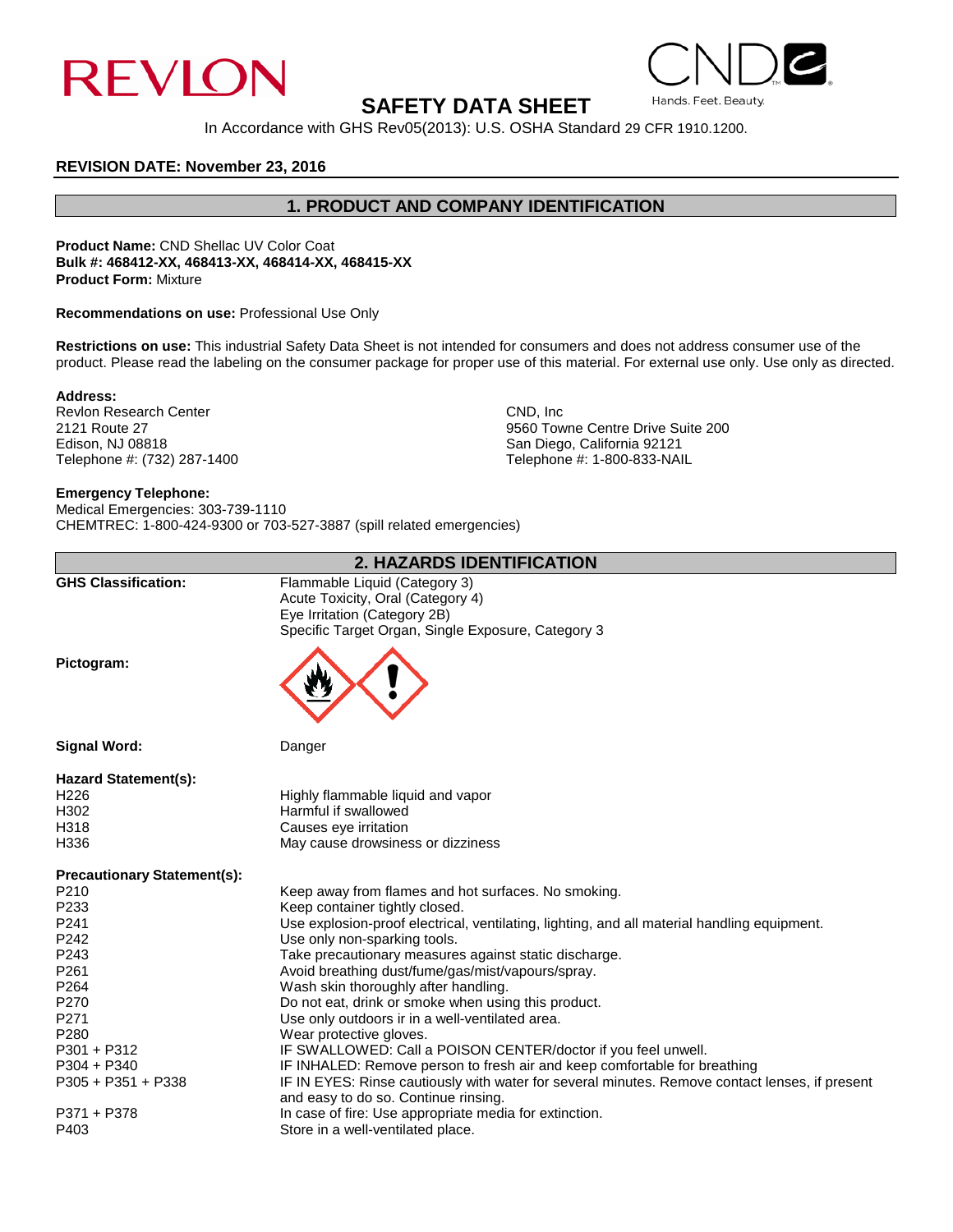| P <sub>501</sub>                 | Dispose of contents/container in accordance with local, regional, national, and/or international<br>regulations.                                                                                                                           |
|----------------------------------|--------------------------------------------------------------------------------------------------------------------------------------------------------------------------------------------------------------------------------------------|
| <b>Potential Health Effects:</b> |                                                                                                                                                                                                                                            |
| Eye Contact:                     | May cause eye irritation. Avoid eye contact. Direct contact with this product may cause burning,<br>tearing, redness, and swelling.                                                                                                        |
| <b>Skin Contact:</b>             | May be irritating to skin in some sensitive individuals, especially after prolonged and/or repeated<br>contact.                                                                                                                            |
| Inhalation:                      | Fumes/vapors may be irritating to the nose and throat. Avoid inhalation of fumes and/or vapors.<br>Use in a well ventilated area. Breathing high concentrations of fumes or vapors may cause<br>nausea, headache, vomiting, and dizziness. |
| Ingestion:                       | Moderately toxic by ingestion. Avoid ingestion.                                                                                                                                                                                            |

#### **Unknown Toxicity**

0% of mixture consists of ingredient(s) of unknown toxicity

| <b>Hazard Classification:</b> |                                            |
|-------------------------------|--------------------------------------------|
| <b>OSHA (USA):</b>            | Flammable liquid.                          |
| <b>HMIS Rating:</b>           | Health: 2. Flammability: 3. Reactivity: 0. |
| <b>NFPA Rating:</b>           | Health: 2. Flammability: 3. Reactivity: 0. |

| 3. COMPOSITION/INFORMATION ON INGREDIENTS |             |           |  |
|-------------------------------------------|-------------|-----------|--|
| <b>HAZARDOUS INGREDIENTS:</b>             | CAS #:      | %:*       |  |
| <b>Butyl Acetate</b>                      | 123-86-4    | $20 - 30$ |  |
| Tetrahydrofurfuryl Methacrylate           | 2544-24-5   | $5 - 15$  |  |
| <b>PPG-5 Methacrylate</b>                 | 39420-45-6  | $5 - 15$  |  |
| Di-HEMA Trimethylhexyl Dicarbamate        | 72869-86-4  | $-10$     |  |
| Silica                                    | 112926-00-8 | 0 – 10    |  |

| <b>MAY CONTAIN:</b>                        | ICAS #:    | %:*        |
|--------------------------------------------|------------|------------|
| Iron Oxides (CI 77491, CI 77492, CI 77499) | 1309-37-1  | $\cdots$   |
| Mica                                       | 12001-26-2 | $\cup$ $-$ |
| <b>Titanium Dioxide</b>                    | 13463-67-7 | $\cdots$   |

\***Note: Any value shown as a range is due to batch-to-batch variation**

## **4. FIRST AID MEASURES**

| Eye Contact:                                                | Flush eyes immediately with large amounts of water for 15 minutes. Open and close<br>eyelid(s) to ensure thorough irrigation. Seek medical attention if redness, swelling, itching,<br>burning or visual disturbances occur.                                                                                               |
|-------------------------------------------------------------|----------------------------------------------------------------------------------------------------------------------------------------------------------------------------------------------------------------------------------------------------------------------------------------------------------------------------|
| <b>Skin Contact:</b>                                        | If irritation develops immediately wash thoroughly with soap and large amounts of water.<br>Do not wear contaminated clothing until after it has been properly cleaned. Seek medical<br>attention if redness, swelling, itching, or burning occurs.                                                                        |
| Inhalation:                                                 | If cough, shortness of breath or other breathing problems occur, move to fresh air. Seek<br>medical attention if symptoms persist. If necessary, restore normal breathing through<br>standard first aid measures.                                                                                                          |
| Ingestion:                                                  | DO NOT INDUCE VOMITING. Contact ChemTrec at +1(703) 527-3887 or the nearest<br>Poison control Center or local emergency telephone number for assistance and<br>instructions. Seek immediate medical attention. If vomiting occurs spontaneously, keep<br>victim's head lowered (forward) to reduce the risk of aspiration. |
| <b>Notes to Physician:</b>                                  | Treat symptomatically.                                                                                                                                                                                                                                                                                                     |
| Most important symptoms/effects,<br>both acute and delayed: | No acute or delayed symptoms or effects occur when handling this product.                                                                                                                                                                                                                                                  |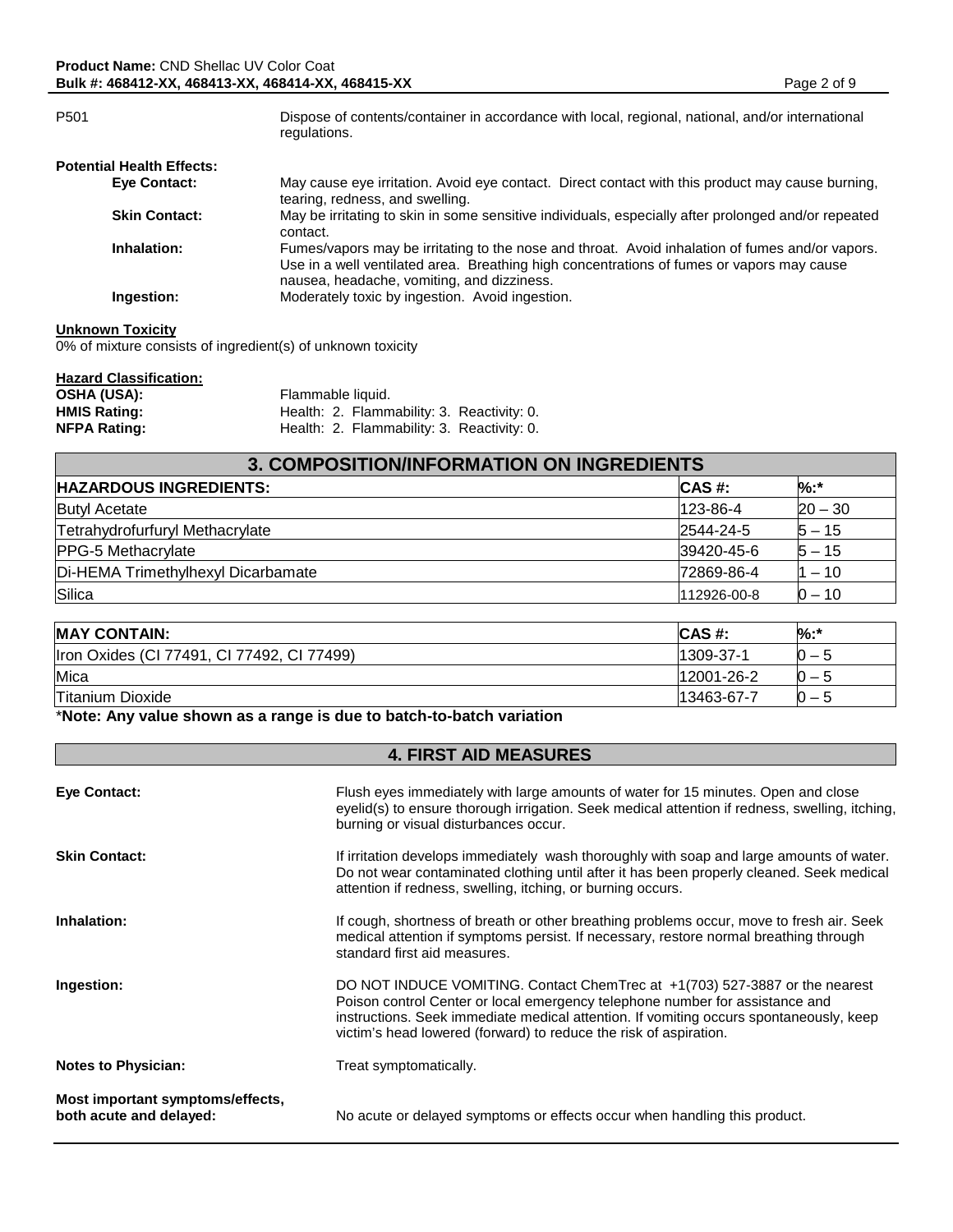## **5. FIRE AND IGNITION INFORMATION**

| <b>Burn Rate:</b>                                              | Not determined.                                                                                                                                                                                                                                                                                                                                                                    |  |
|----------------------------------------------------------------|------------------------------------------------------------------------------------------------------------------------------------------------------------------------------------------------------------------------------------------------------------------------------------------------------------------------------------------------------------------------------------|--|
| <b>Extinguishing Media:</b>                                    | Use extinguishing measures that are appropriate to local circumstances and the<br>surrounding environment. Water spray, alcohol-resistant foam, dry chemical or carbon<br>dioxide.                                                                                                                                                                                                 |  |
| <b>Special Protective Actions for</b><br><b>Fire-Fighters:</b> | Dangerous fire hazard when exposed to heat and flame. In the event of fire, wear<br>self-contained breathing apparatus. Vapor may cause flash fire. Water spray may be<br>used to keep fire-exposed containers cool and minimize risk of rupture.                                                                                                                                  |  |
| <b>Unusual Fire/Explosion Hazard:</b>                          | Flammable. Above flash point, vapor-air mixtures may be a fire and explosion hazard.<br>Vapors can flow along surfaces to distant ignition source and flash back. Sealed<br>containers may rupture when heated. This material may produce a floating fire hazard.<br>Sensitive to static discharge. May release irritating gases/fumes during thermal<br>decomposition or burning. |  |
| Specific Hazards Arising from the<br><b>Chemical:</b>          | Not Applicable.                                                                                                                                                                                                                                                                                                                                                                    |  |
| <b>6. ACCIDENTAL RELEASE MEASURES</b>                          |                                                                                                                                                                                                                                                                                                                                                                                    |  |
| <b>Personal Precautions:</b>                                   | Avoid inhalation vapors. Remove all sources of ignition. Ventilate area with explosion- proof<br>equipment. Ensure adequate ventilation. Use personal protective equipment. See also Section 8.                                                                                                                                                                                    |  |
| <b>Methods for Cleaning Up:</b>                                | Before cleaning any spill or leak, individuals involved in spill cleanup must wear appropriate<br><b>Personal Protective Equipment</b>                                                                                                                                                                                                                                             |  |

For small spills (e.g. ≤ 1 gallon (3.785 liters)) wear appropriate personal protective equipment (e.g. goggles, gloves). Maximize ventilation (open doors and windows) and secure all sources of ignition. Remove spilled material with absorbent material and place into appropriate closed container(s) for disposal. Dispose of properly in accordance with local, state and federal regulations. Wash all affected areas and outside of container with plenty of warm water and soap. Remove any contaminated clothing and wash thoroughly before reuse.

For spills ≥1 gallon (3.785 liters), deny entry to all unprotected indiviuals. Dike and contain all with inert material (e.g. sand or earth). Use ONLY non-sparking tools for recovery and cleanup. Transfer liquid for recovery or disposal and solid diking material to separate containers for proper disposal. Remove contaminated clothing promptly and wash affected skin areas with soap and water. Keep spills and cleaning runoffs out of municipal sewers and open bodies of water.

**Environmental Precautions:** Do not flush to sewer. Local authorities should be advised if significant spillages cannot be contained.

**7. HANDLING AND STORAGE**

| <b>Work &amp; Hygiene Practices:</b> | Avoid prolonged contact with the product. Avoid breathing vapors of this product. Use in a well-<br>ventilated location (e.g. local exhaust ventilation, fans). Do not eat, drink, or smoke while handling<br>product.                                       |
|--------------------------------------|--------------------------------------------------------------------------------------------------------------------------------------------------------------------------------------------------------------------------------------------------------------|
| Handling:                            | Keep container closed. Avoid contact with skin and eyes. Do not breathe dust or aerosol. Provide<br>appropriate exhaust ventilation at machinery and at places where dust can be generated. Do not<br>createa dust cloud by using a brush or compressed air. |
| Storage:                             | Keep in a dry, cool and well-ventilated place. Keep away from heat and sources of ignition. Keep<br>in properly labeled containers.                                                                                                                          |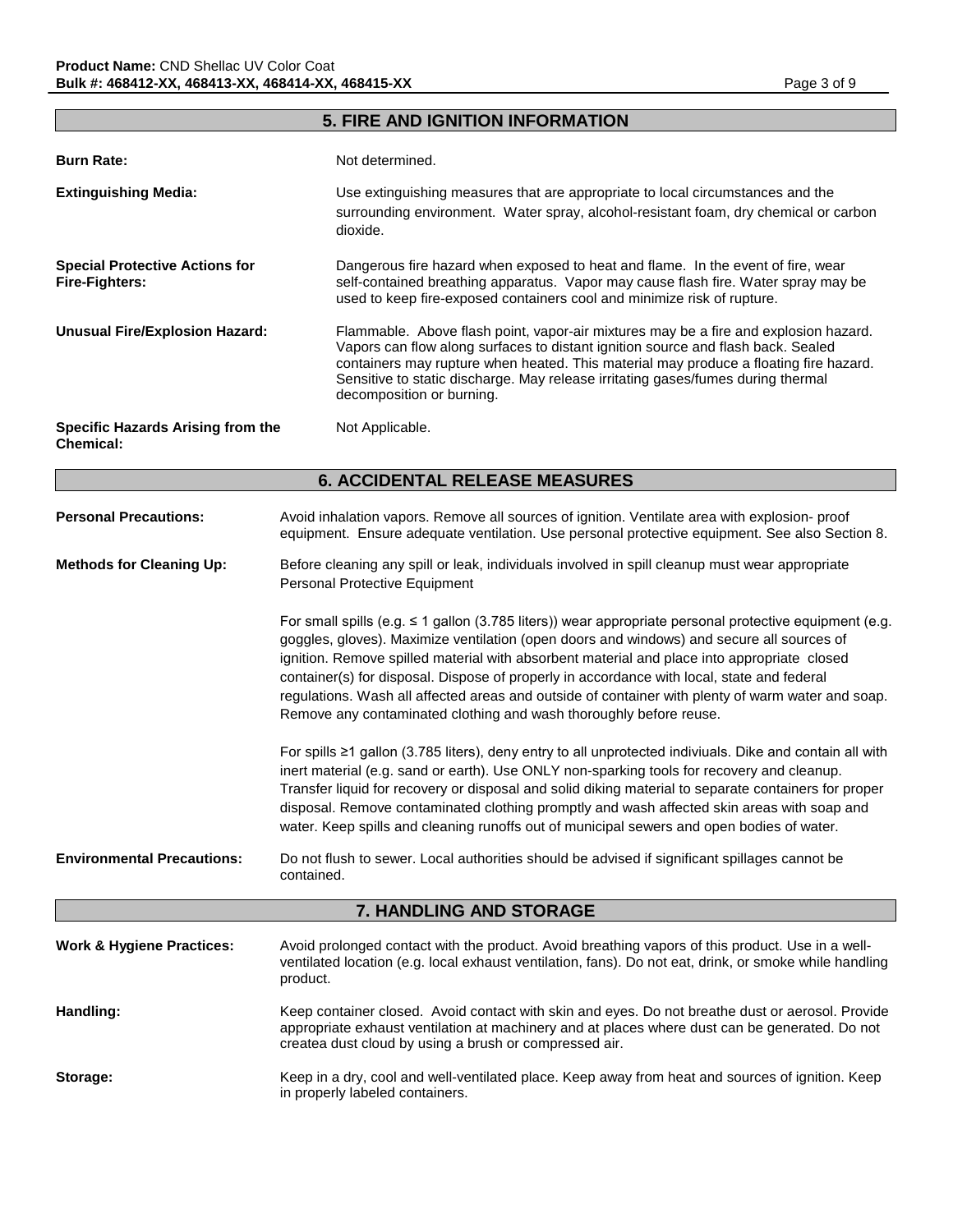## **8. EXPOSURE CONTROLS / PERSONAL PROTECTION**

#### **EXPOSURE LIMITS**

There are no exposure limits identified for this product. Exposure limits for individual ingredients are provided below:

#### **Occupational Exposure Limits (OEL)**

| CAS No.    | Components              | mg/m <sup>3</sup> | Category        | Origin                        |
|------------|-------------------------|-------------------|-----------------|-------------------------------|
| 123-86-4   | <b>Butyl Acetate</b>    | 710               | <b>TWA (8)</b>  | <b>OSHA PEL</b>               |
|            |                         | 710               | <b>TWA (10)</b> | <b>NIOSH REL</b>              |
|            |                         | 950               | 15 min          | <b>NIOSH STEL</b>             |
|            |                         |                   |                 | NIOSH IDLH                    |
|            |                         | 710               | <b>TWA (8)</b>  | <b>ACGIHTLV</b>               |
| 7631-86-9  | Silica                  | $\overline{2}$    | TWA (8 h)       | <b>OSHA PEL</b>               |
|            |                         | 6                 | TWA (10 h)      | NIOSH REL                     |
|            |                         | 3000              |                 | NIOSH IDLH                    |
|            |                         | 10                | TWA (8 h)       | <b>ACGIH TLV (dust)</b>       |
| 13463-67-7 | <b>Titanium Dioxide</b> | 15                | TWA (8 h)       | <b>OSHA PEL</b>               |
|            |                         | 10                | TWA (8 h)       | <b>ACGIH TLV</b>              |
|            |                         | 5000              |                 | NIOSH IDLH                    |
| 12001-26-2 | Mica                    | 2                 | TWA (8 h)       | <b>OSHA PEL</b>               |
|            |                         | 3                 | TWA (10 h)      | NIOSH REL (Respirable Dust)   |
|            |                         | 1500              |                 | NIOSH IDLH                    |
| 1309-37-1  | Red Iron Oxide          | 10                | TWA (8 h)       | OSHA PEL (Fume)               |
|            |                         | 5                 | TWA (8h)        | <b>ACGIH TLV</b>              |
|            |                         | 5                 | <b>TWA (8h)</b> | NIOSH REL                     |
|            |                         | 5                 | <b>TWA (8h)</b> | OSHA OEL                      |
| 12227-89-3 | <b>Black Iron Oxide</b> | 15                | TWA (8 h)       | <b>OSHA PEL (Total Dust)</b>  |
|            |                         | 10                | TWA (8 h)       | <b>ACGIH TLV (Total Dust)</b> |
| 51274-00-1 | Yellow Iron Oxide       | 10                | TWA (8 h)       | OSHA PEL (Fume)               |
|            |                         | 5                 | TWA (8 h)       | NIOSH REL (Dust and Fume)     |

IDLH: Immediately Dangerous to Life or Health concentration TWA: Time Weighted Average<br>PEL: Permissible Exposure Limit Conference of ACGIH: American Conference

PEL: Permissible Exposure Limit exposure Limit and ACGIH: American Conference of Governmental Industrial Hygienists<br>
OSHA: Occupational Accupational Safety and Health Administration OSHA: Occupational Safety and Health Administration STEL: Short Term Exposure Limit Nicolar States and NIOSH: National Institute for Occupational Safety and Health<br>TLV: Threshold Limit Value TLV: Network Capacity REL: Recommended Exposure Limit REL: Recommended Exposure Limit

#### **ENGINEERING CONTROLS**

When working with large quantities of product, provide adequate ventilation (e.g. local exhaust ventilation, fans) Ensure that an eyewash station, since or washbasin is available in case of exposure to eyes.

#### **PERSONAL PROTECTIVE EQUIPMENT**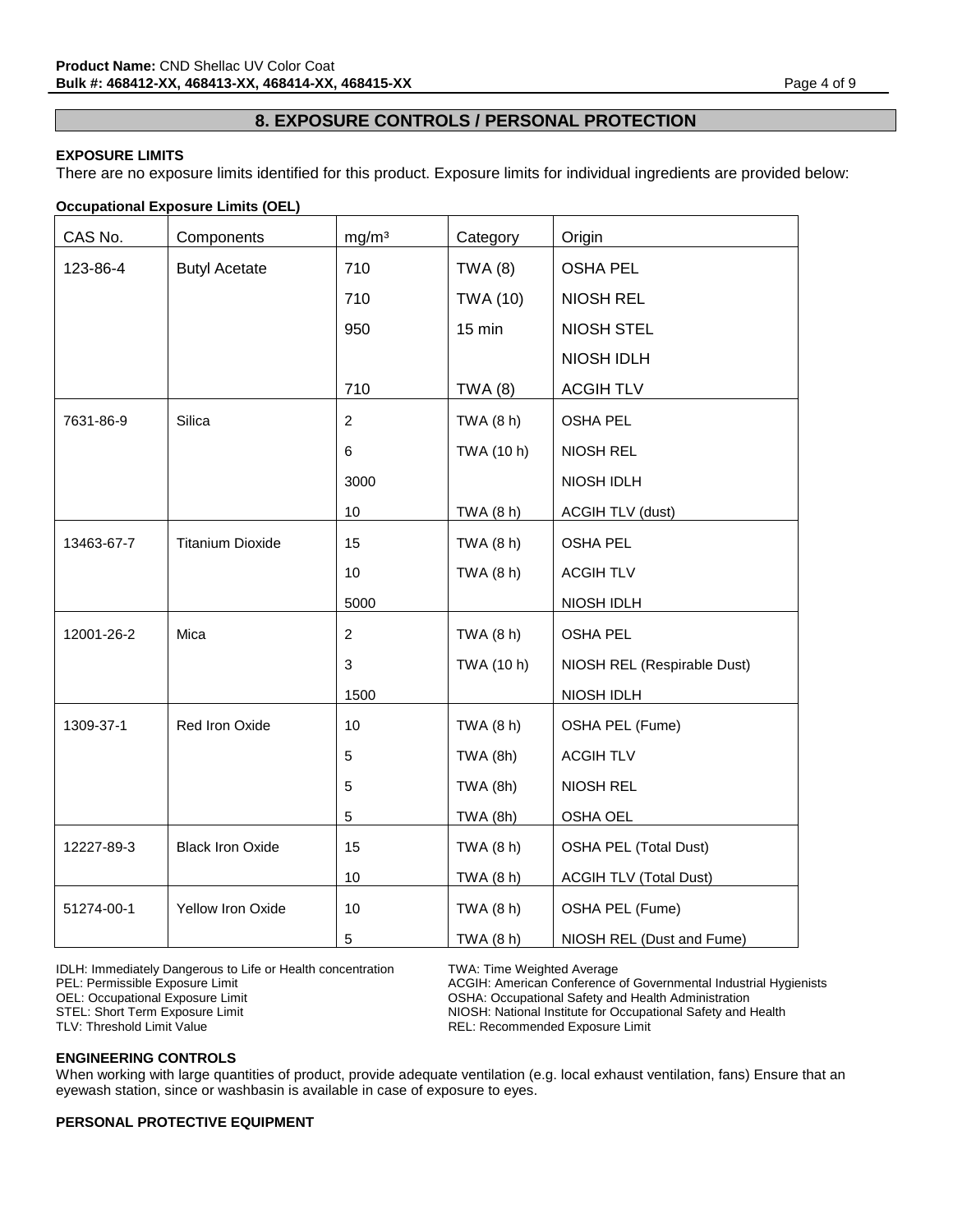| <b>Respiratory protection:</b>   | No special respiratory protection is required under typical circumstances of use of handling. If<br>necessary, use only protection authorized by 29 CFR §1910.134, applicable U.S. State<br>regulations, or the Canadian CAS Standard Z94.4-93 and applicable standards of Canadian<br>Provinces, EC member States, or Australia. Adequate ventilation required in production areas.                                                          |
|----------------------------------|-----------------------------------------------------------------------------------------------------------------------------------------------------------------------------------------------------------------------------------------------------------------------------------------------------------------------------------------------------------------------------------------------------------------------------------------------|
| <b>Hand Protection:</b>          | None required under normal use. May cause skin irritation in some sensitive individuals. When<br>handling large quantities (e.g. $\geq 1$ gallon (3.785 liters)), wear rubber or impervious plastic gloves.<br>Wear suitable protective gloves                                                                                                                                                                                                |
| <b>Eye Protection:</b>           | None required under normal use. Avoid eye contact. May cause irritation in some sensitive<br>individuals. When handling large quantities (e.g. $\geq 1$ gallon (3.785 liters)), safety glasses with side<br>shields should be used. Eye protection required in production areas.                                                                                                                                                              |
| <b>Skin and Body Protection:</b> | When handling large quantities (e.g. $\geq 1$ gallon (3.785 liters)), an apron should be worn and eye<br>wash stations and deluge showers should be available. Wear suitable protective clothing in<br>production areas.                                                                                                                                                                                                                      |
| Other protective equipment:      | None required under normal use. Skin protection required in production areas and when handling<br>large quantities (e.g. $\geq 1$ gallon (3.785 liters)). Upon completion of work activities involving large<br>quantities of this product, wash any exposed areas thoroughly with soap and water. Handle in<br>accordance with good industrial hygiene and safety practice. Emergency eyewash and safety<br>shower should be located nearby. |

# **9. PHYSICAL AND CHEMICAL PROPERTIES**

| Appearance:                                       | Translucent to opaque, viscous liquid                              |
|---------------------------------------------------|--------------------------------------------------------------------|
| Odor:                                             | Solvent odor                                                       |
| <b>Odor Threshold:</b>                            | Not Known                                                          |
| pH:                                               | Not Known                                                          |
| <b>Melting Point/Freezing Point:</b>              | Not Known                                                          |
| <b>Boiling Point/ Boiling Range:</b>              | 126°C (258.8°F) estimated based on Butyl Acetate                   |
| <b>Flash Point:</b><br><b>Flash Point Method:</b> | $27^{\circ}$ C (82.4 $^{\circ}$ F).<br>Closed Cup (ASTM D 6450-05) |
| VOC:                                              | 26% by Weight                                                      |
| <b>Evaporation Rate:</b>                          | $0.3$ (Butyl acetate = 1)                                          |
| <b>Flammability Classification:</b>               | Flammable Liquid, Category 3                                       |
| <b>Explosive Limits:</b>                          | Not Known                                                          |
| Vapor Pressure:                                   | Not Known                                                          |
| <b>Vapor Density:</b>                             | Not Known                                                          |
| <b>Specific Gravity/Rel. Density:</b>             | $1.04 - 1.06$ (H <sub>2</sub> 0 = 1)                               |
| <b>Solubility in Water:</b>                       | Insoluble                                                          |
| Partition Coeff. (n-octanol//water):              | Not Known                                                          |
| Auto-ignition temperature:                        | Not Known                                                          |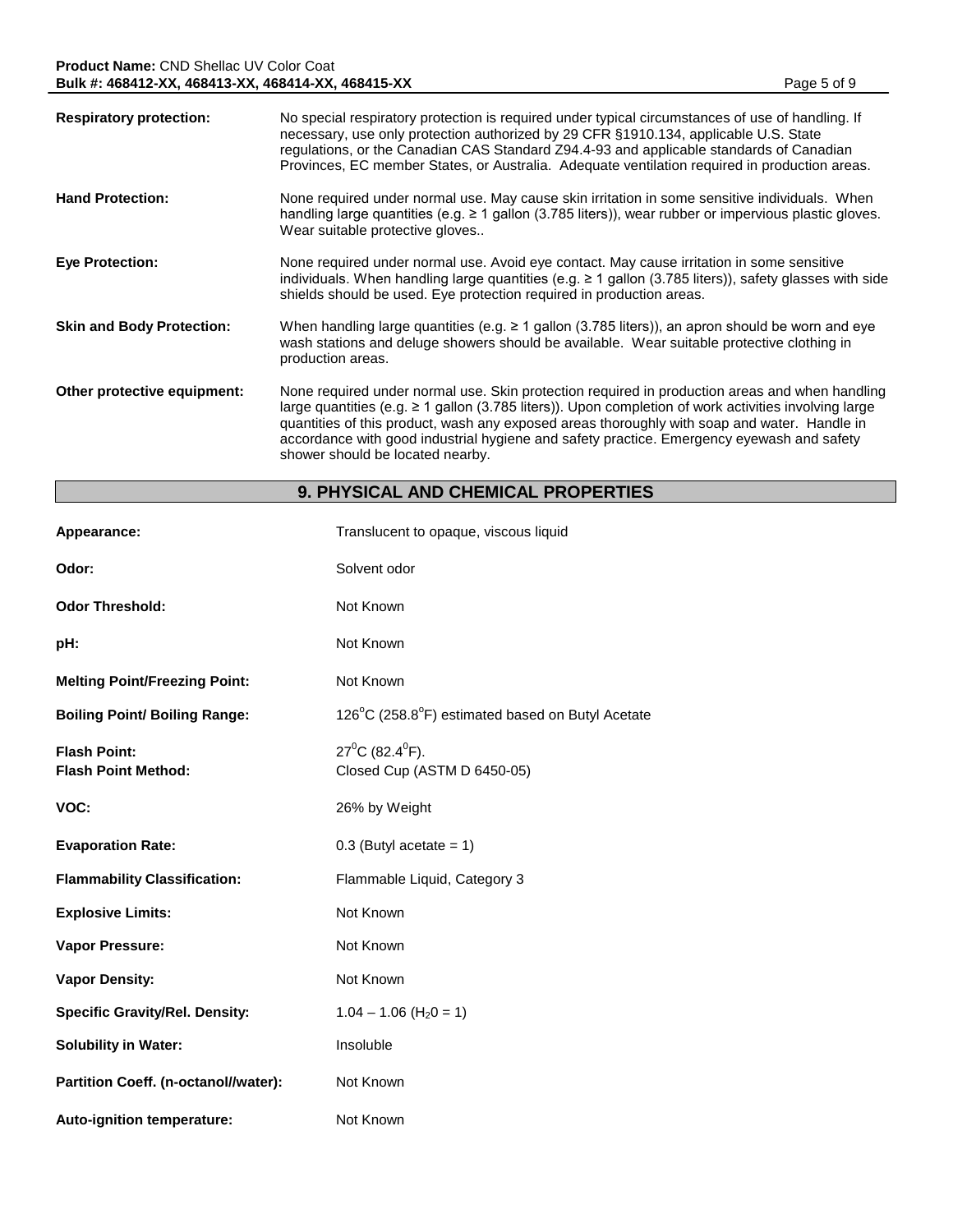| <b>Decomposition temperature:</b>        | Not Known                                                                          |  |  |
|------------------------------------------|------------------------------------------------------------------------------------|--|--|
| <b>Viscosity:</b>                        | 700-2000 cP                                                                        |  |  |
|                                          | <b>10. STABILITY AND REACTIVITY</b>                                                |  |  |
| <b>Reactivity:</b>                       | No dangerous reaction known under conditions of normal use.                        |  |  |
| <b>Stability:</b>                        | Stable under normal temperatures and pressures.                                    |  |  |
| <b>Conditions to Avoid:</b>              | Keep away from strong oxidizers, heat, sparks, open flame and sources of ignition. |  |  |
| <b>Incompatible With:</b>                | Strong oxidizing agents.                                                           |  |  |
| <b>Hazardous Decomposition Products:</b> | Oxides of carbon.                                                                  |  |  |
| <b>Hazardous Polymerization:</b>         | Hazardous polymerization does not occur.                                           |  |  |
| <b>11. TOXICOLOGICAL INFORMATION</b>     |                                                                                    |  |  |

This formula was reviewed by the Global Product Safety and Regulatory Department of Revlon and is determined to be safe for its intended use. This review has taken into consideration available safety-related information including information on individual ingredients, similar formulas and potential ingredient interactions.

| Eye Irritation:                           | Eye irritant                                                                                                    |
|-------------------------------------------|-----------------------------------------------------------------------------------------------------------------|
| <b>Skin Corrosion/Irritation:</b>         | May be irritating to skin in some sensitive individuals, especially after prolonged and/or<br>repeated contact. |
| <b>Respiratory or Skin Sensitization:</b> | May be irritating to skin in some sensitive individuals, especially after prolonged and/or<br>repeated contact. |
| <b>Acute toxicity -Oral:</b>              | Moderately toxic by ingestion. Avoid ingestion                                                                  |
| <b>Germ Cell Mutagenicity:</b>            | Does not contain any ingredients known to be mutagenic according to OSHA                                        |
| <b>Carcinogenicity:</b>                   | Does not contain any ingredients known to be carcinogenic according to OSHA, NTP, and<br><b>IARC</b>            |
| <b>Reproductive toxicity:</b>             | Not expected to cause reproductive toxicity                                                                     |
| <b>STOT - Single Exposure:</b>            | May cause dizziness or drowsiness                                                                               |
| <b>STOT - Repeat Exposure:</b>            | Not expected to cause organ toxicity                                                                            |
| <b>Aspiration Hazard:</b>                 | Not an aspiration hazard                                                                                        |

## **12. ECOLOGICAL INFORMATION**

This product has not been tested as a whole for environmental toxicity. However, environmental information on the ingredients in this product have been reviewed by the Global Product Safety and Regulatory Department of Revlon and determined to have an acceptable environmental profile.

| <b>Aquatic Toxicity:</b>              | Not expected to cause aquatic toxicity |
|---------------------------------------|----------------------------------------|
| <b>Persistence and Degradability:</b> | Not Available                          |
| <b>Bioaccumulative Potential:</b>     | Not Available                          |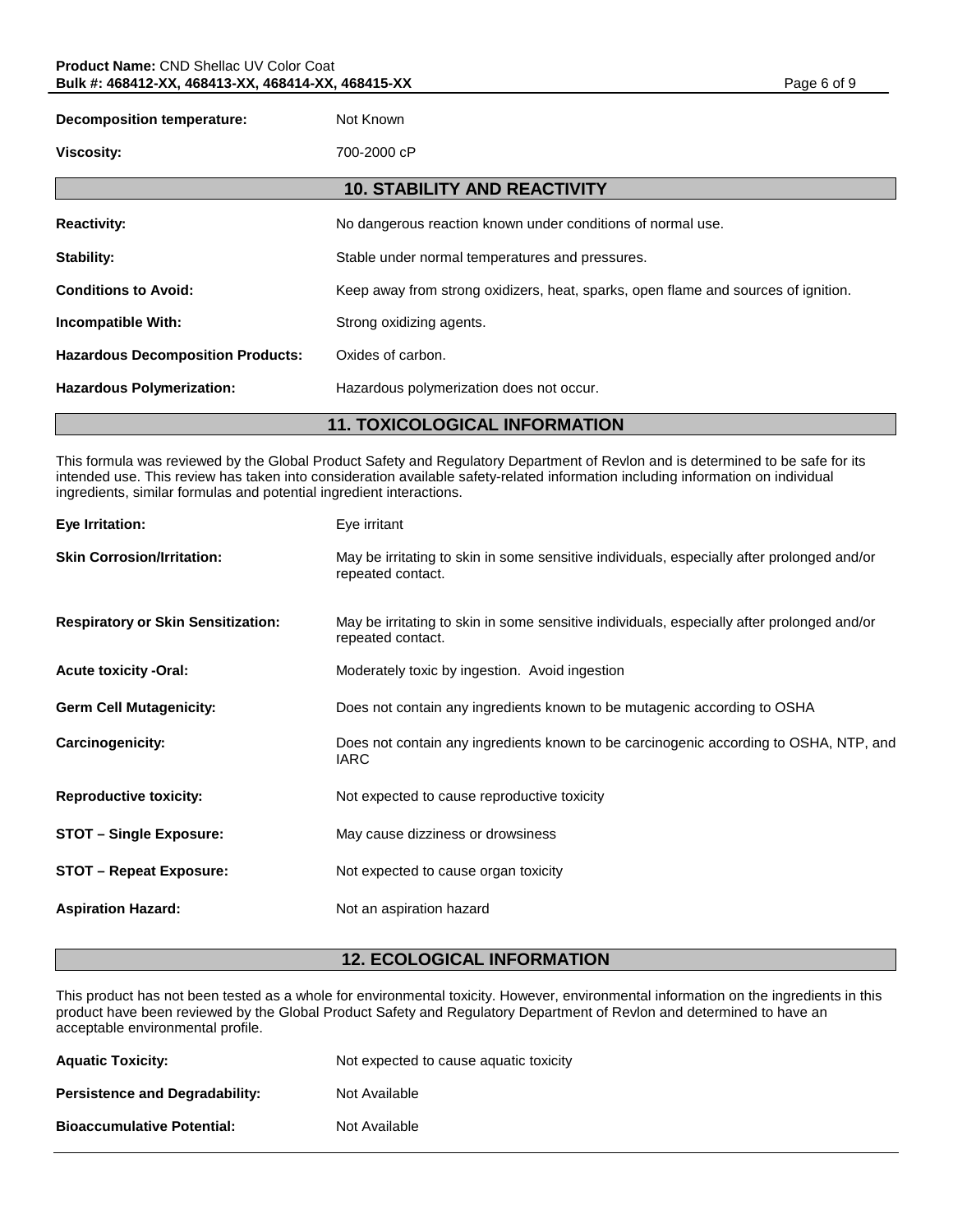**Mobility in Soil:** Not Available

**Biological Oxygen Demand (BOD):** Not Available

**Other Adverse Effects:** Not expected to cause adverse effects

## **13. DISPOSAL CONSIDERATIONS**

**Disposal:** Consult applicable Local and State Regulations for disposal of hazardous liquids. Do not dispose down sewer systems.

## **RCRA Classification (40 CFR 261):** RCRA Class D001.

## **14. TRANSPORT INFORMATION**

## **FOR NON-BULK (FINISHED GOODS/RETAIL) SHIPMENT**

**Ground (DOT):**. Limited Quantity. **Vessel (IMDG):** UN 1263, Paint, 3, III, Ltd Qty **Air (IATA):** Consumer Commodity, 9, ID8000

#### **FOR BULK SHIPMENT**

| <b>DOT (Department of Transportation):</b> |       |  |
|--------------------------------------------|-------|--|
| <b>UN Number:</b>                          | 1263  |  |
| <b>UN Proper Shipping Name:</b>            | Paint |  |
| <b>UN Hazard Class:</b>                    | 3     |  |
| <b>UN Packing Group:</b>                   | Ш     |  |

**IMDG (International Maritime Organization's Dangerous Goods Code):** Use UN classification listed above.

#### **IATA (International Air Transport Association):**

Use UN classification listed above.

## **15. REGULATORY INFORMATION**

#### **International Inventories**

| TSCA (Toxic Substances Control Act)  |  |
|--------------------------------------|--|
| <b>DSL (Domestic Substance List)</b> |  |

**The product is exempt** The following products are listed: Butyl Acetate, Tetrahydrofurfuryl Methacrylate, PPG-5 Methacrylate, Di-HEMA Trimethylhexyl Dicarbonate, Silica, Mica, Iron Oxides, Titanium Dioxide

## **U.S. Federal Regulations**

#### **SARA 313**

Section 313 of Title III of the Superfund Amendments and Reauthorization Act of 1986 (SARA). This product does not contain any chemicals which are subject to the reporting requirements of the Act and Title 40 of the Code of Federal Regulations, Part 372.

#### **SARA 311/312 Hazard Categories**

| <b>Acute Health Hazard</b>               | Yes |
|------------------------------------------|-----|
| <b>Chronic Health Hazard</b>             | N٥  |
| <b>Fire Hazard</b>                       | Yes |
| <b>Sudden Release of Pressure Hazard</b> | N٥  |
| <b>Reactive Hazard</b>                   | N٥  |

#### **Clean Water Act**

This product does not contain any chemicals that are regulated pollutants pursuant to the Clean Water Act (40 CFR 122.21 and 40 CFR 122.42).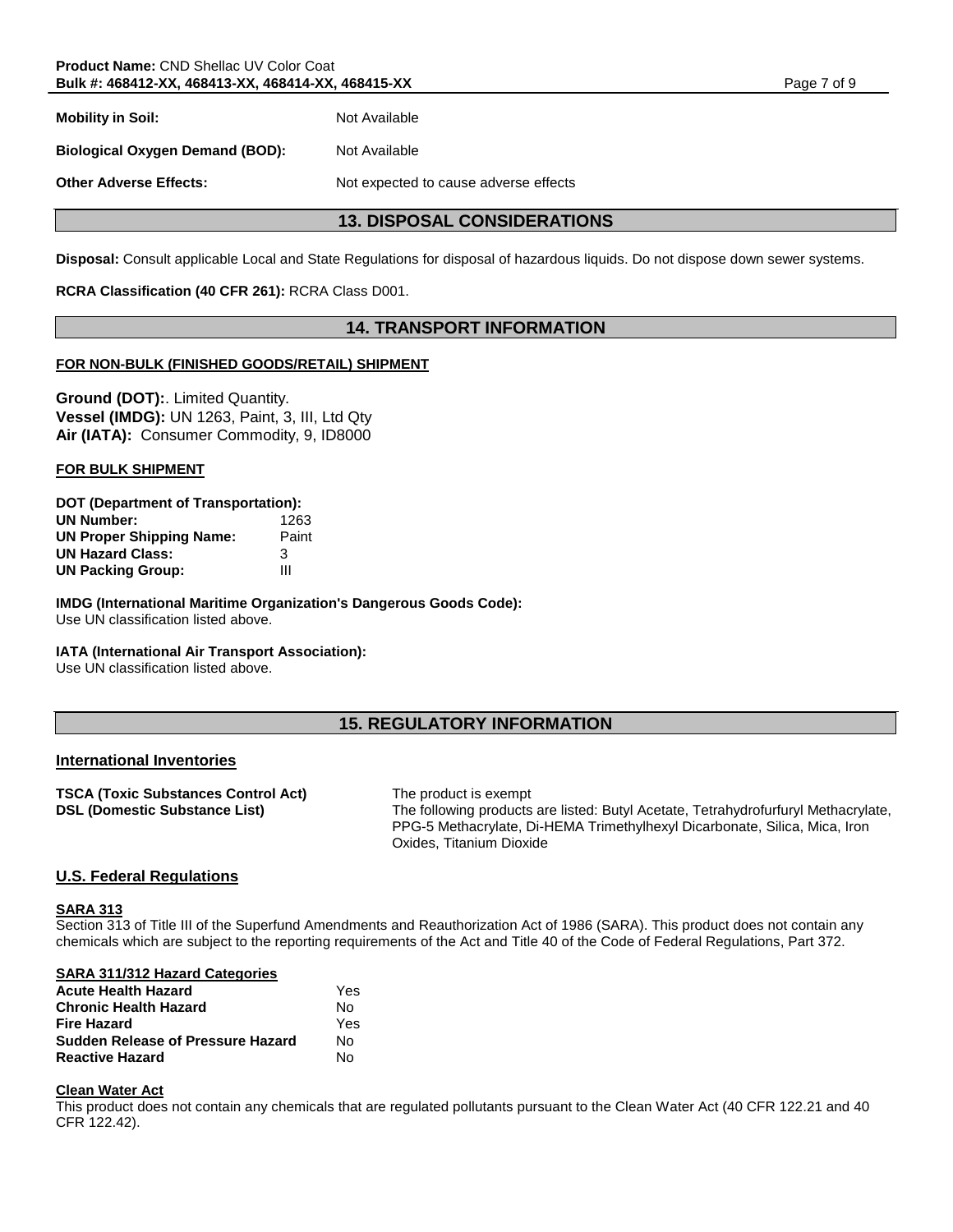#### **Clean Air Act, Section 112 Hazardous Air Pollutants (HAPs) (see 40 CFR 61)**

This product does not contain any substances regulated as hazardous air pollutants (HAPS) under Section 112 of the Clean Air Act Amendments of 1990.

## **CERCLA**

This material, as supplied, does not contain any substances regulated as a hazardous substance under the Comprehensive Environmental Response Compensation and Liability Act (CERCLA) (40 CFR 302).

## **U.S. State Regulations**

#### **California Proposition 65**

This product does not contain any chemicals that are classified under Proposition 65.

#### **U.S. State Right-To-Know Regulations**

| Ingredient                          | <b>CAS#:</b> | <b>TSCA</b> | IL         | <b>MA</b>  | <b>NJ</b>  | <b>PA</b>  | R <sub>l</sub> |
|-------------------------------------|--------------|-------------|------------|------------|------------|------------|----------------|
|                                     |              | 8(b)        | <b>RTK</b> | <b>RTK</b> | <b>RTK</b> | <b>RTK</b> | <b>RTK</b>     |
| n-Butyl Acetate                     | 123-86-4     | Yes         | Yes        | Yes        | Yes        | <b>Yes</b> | Yes            |
| Poly(propylene glycol) Methacrylate | 39420-45-6   | Yes         |            |            | Yes        | Yes        |                |
| Tetrahydrofurfuryl Methacrylate     | 2455-24-5    | Yes         |            |            | Yes        | Yes        |                |
| Di-HEMA Trimethylhexyl              |              |             |            |            |            |            |                |
| Dicarbamate                         | 72869-86-4   | Yes         |            |            | Yes        | <b>Yes</b> |                |
| Silica                              | 112926-00-8  | Yes         |            | Yes        | Yes        | <b>Yes</b> |                |
| Mica                                | 12001-26-2   |             |            | Yes        | Yes        | Yes        |                |
| <b>Titanium Dioxide</b>             | 13463-67-7   | Yes         |            | Yes        | Yes        | Yes        |                |
| Red Iron Oxide                      | 1309-37-1    | Yes         |            | Yes        | Yes        | Yes        |                |
| <b>Black Iron Oxide</b>             | 12227-89-3   | Yes         |            |            |            |            |                |
| <b>Yellow Iron Oxide</b>            | 51274-00-1   | Yes         |            |            |            |            |                |

#### **Canada**

This product has been classified in accordance with the hazard criteria of the Controlled Products Regulations (CPR) and the SDS contains all the information required by the CPR.

## **16. OTHER INFORMATION**

| <b>Last Revision:</b> | 5/29/2015.                    |
|-----------------------|-------------------------------|
| Prepared by:          | <b>Revion Research Center</b> |

#### **Manufacture Supplemental Notes:**

Read all warnings and directions on packaging carefully before use.

#### **Additional MSDS Information:**

For external use only.

#### **Disclaimer:**

Judgments as to the suitability of information herein for purchaser's purposes are necessarily purchaser's responsibility. Therefore, although reasonable care has been taken in the preparation of such information, Revlon, Inc. extends no warranties, makes no representations and assumes no responsibility as to accuracy or suitability of such information for application to purchaser's intended purposes or for consequences of its use.

#### **Comments**:

Cosmetic products are exempted from Safety Data Sheets by article 2.6 (b) of regulation (EC)n 1907/2006 concerning the Registration, Evaluation, Authorization and Restriction of chemicals (REACH) in Europe.

Cosmetic products are partially exempt from Canada's Workplace Hazardous Materials Information System (WHMIS) by section C of the regulation.